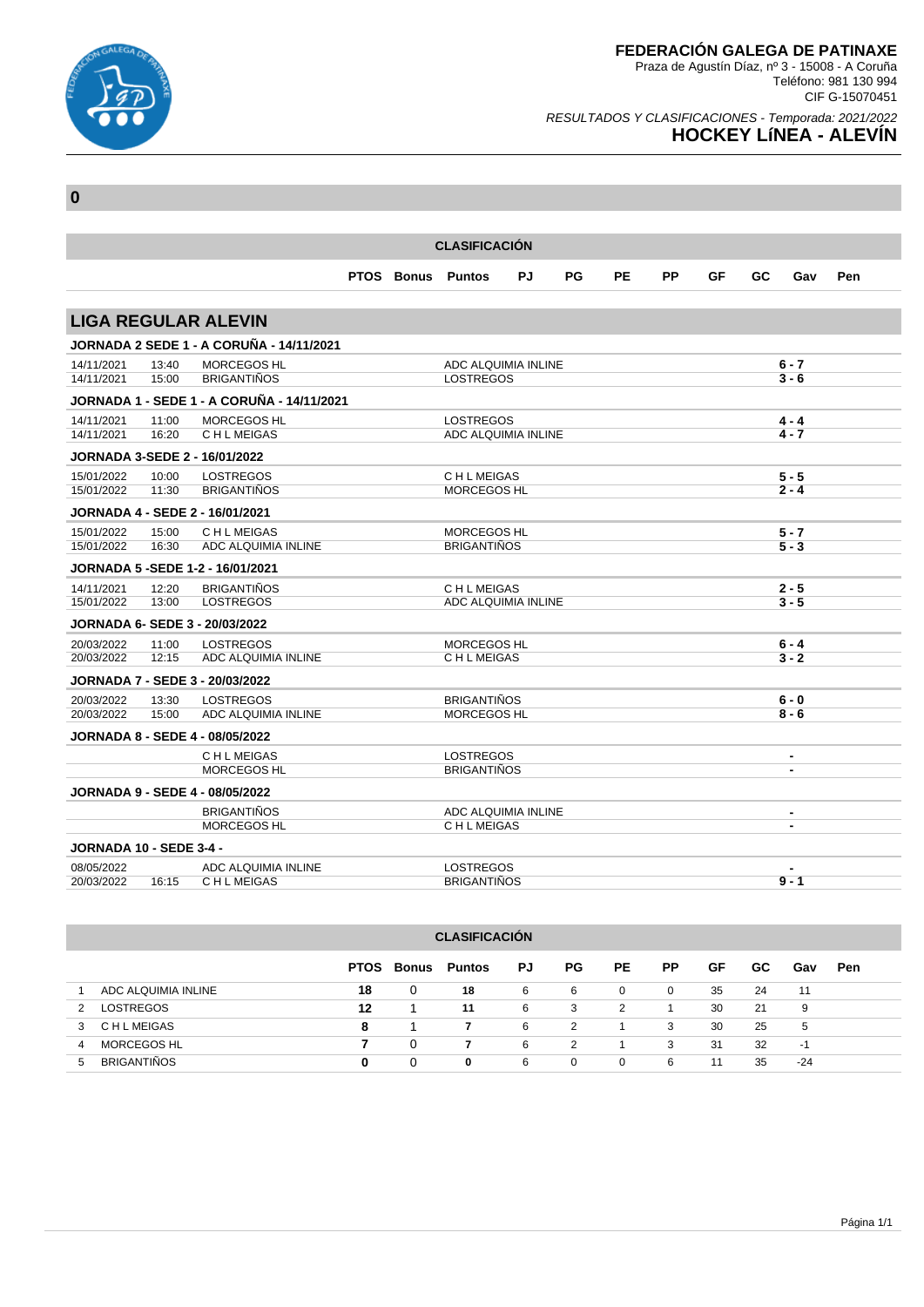

RESULTADOS Y CLASIFICACIONES - Temporada: 2021/2022

# **HOCKEY LíNEA - BENJAMIN**

| <b>CLASIFICACIÓN</b>                 |       |                                                   |  |  |                          |    |    |           |           |    |    |                          |     |
|--------------------------------------|-------|---------------------------------------------------|--|--|--------------------------|----|----|-----------|-----------|----|----|--------------------------|-----|
|                                      |       |                                                   |  |  | <b>PTOS Bonus Puntos</b> | PJ | PG | <b>PE</b> | <b>PP</b> | GF | GC | Gav                      | Pen |
|                                      |       | <b>LIGA REGULAR BENJAMIN</b>                      |  |  |                          |    |    |           |           |    |    |                          |     |
|                                      |       | <b>JORNADA 8 - SEDE 3 - 05/03/2022</b>            |  |  |                          |    |    |           |           |    |    |                          |     |
| 05/03/2022                           | 13:45 | <b>BRIGANTIÑOS</b>                                |  |  | <b>CHLMEIGAS</b>         |    |    |           |           |    |    | $7 - 1$                  |     |
| 05/03/2022                           | 15:30 | <b>GALICIA ROLLERS</b>                            |  |  | ADC ALQUIMIA INLINE      |    |    |           |           |    |    | $5 - 2$                  |     |
| 05/03/2022                           | 17:00 | PEQUE LOSTREGOS                                   |  |  | <b>LOSTREGUIÑOS</b>      |    |    |           |           |    |    | $6 - 0$                  |     |
|                                      |       | <b>JORNADA 7 - SEDE 3 - 05/03/2022</b>            |  |  |                          |    |    |           |           |    |    |                          |     |
| 05/03/2022                           | 10:00 | C H L MEIGAS                                      |  |  | <b>GALICIA ROLLERS</b>   |    |    |           |           |    |    | $4 - 1$                  |     |
| 05/03/2022                           | 11:15 | <b>BRIGANTINOS</b>                                |  |  | PEQUE LOSTREGOS          |    |    |           |           |    |    | $2 - 2$                  |     |
| 05/03/2022                           | 12:30 | ADC ALQUIMIA INLINE                               |  |  | <b>LOSTREGUIÑOS</b>      |    |    |           |           |    |    | $0 - 3$                  |     |
| JORNADA 2 - SEDE 1-LUGO - 06/11/2021 |       |                                                   |  |  |                          |    |    |           |           |    |    |                          |     |
| 06/11/2021                           | 10:20 | <b>GALICIA ROLLERS</b>                            |  |  | C H L MEIGAS             |    |    |           |           |    |    | $1 - 9$                  |     |
| 06/11/2021                           | 11:20 | PEQUE LOSTREGOS                                   |  |  | <b>BRIGANTIÑOS</b>       |    |    |           |           |    |    | $6 - 1$                  |     |
| 06/11/2021                           | 12:20 | <b>LOSTREGUIÑOS</b>                               |  |  | ADC ALQUIMIA INLINE      |    |    |           |           |    |    | $3 - 3$                  |     |
|                                      |       | JORNADA 3 - SEDE 1 - LUGO - 06/11/2021            |  |  |                          |    |    |           |           |    |    |                          |     |
| 06/11/2021                           | 16:00 | ADC ALQUIMIA INLINE                               |  |  | <b>GALICIA ROLLERS</b>   |    |    |           |           |    |    | $3 - 6$                  |     |
| 06/11/2021                           | 17:00 | C H L MEIGAS                                      |  |  | <b>BRIGANTINOS</b>       |    |    |           |           |    |    | $1 - 4$                  |     |
| 06/11/2021                           | 18:00 | <b>LOSTREGUIÑOS</b>                               |  |  | PEQUE LOSTREGOS          |    |    |           |           |    |    | $2 - 5$                  |     |
|                                      |       | JORNADA 4 - SEDE 2 - VIGO - 12/12/2021            |  |  |                          |    |    |           |           |    |    |                          |     |
| 12/12/2021                           | 10:00 | <b>GALICIA ROLLERS</b>                            |  |  | <b>LOSTREGUIÑOS</b>      |    |    |           |           |    |    | $6 - 2$                  |     |
| 12/12/2021                           | 11:10 | C H L MEIGAS                                      |  |  | PEQUE LOSTREGOS          |    |    |           |           |    |    | $0 - 5$                  |     |
| 12/12/2021                           | 12:20 | <b>BRIGANTIÑOS</b>                                |  |  | ADC ALQUIMIA INLINE      |    |    |           |           |    |    | $8 - 0$                  |     |
|                                      |       | <b>JORNADA 5 -SEDE 2- VIGO - 12/12/2021</b>       |  |  |                          |    |    |           |           |    |    |                          |     |
| 12/12/2021                           | 16:10 | PEQUE LOSTREGOS                                   |  |  | <b>GALICIA ROLLERS</b>   |    |    |           |           |    |    | $8 - 0$                  |     |
| 12/12/2021                           | 17:20 | <b>LOSTREGUIÑOS</b>                               |  |  | <b>BRIGANTINOS</b>       |    |    |           |           |    |    | $0 - 8$                  |     |
| 14/11/2021                           | 17:40 | ADC ALQUIMIA INLINE                               |  |  | C H L MEIGAS             |    |    |           |           |    |    | $0 - 7$                  |     |
| JORNADA 1 - 05/02/2022               |       |                                                   |  |  |                          |    |    |           |           |    |    |                          |     |
| 04/02/2022                           | 19:30 | ADC ALQUIMIA INLINE                               |  |  | PEQUE LOSTREGOS          |    |    |           |           |    |    | $0 - 8$                  |     |
| 09/01/2022                           | 10:30 | <b>BRIGANTIÑOS</b>                                |  |  | <b>GALICIA ROLLERS</b>   |    |    |           |           |    |    | $9 - 1$                  |     |
| 27/01/2022                           | 19:30 | C H L MEIGAS                                      |  |  | <b>LOSTREGUIÑOS</b>      |    |    |           |           |    |    | $9 - 4$                  |     |
| <b>JORNADA 6 - 29/05/2022</b>        |       |                                                   |  |  |                          |    |    |           |           |    |    |                          |     |
|                                      |       | PEQUE LOSTREGOS                                   |  |  | ADC ALQUIMIA INLINE      |    |    |           |           |    |    | $\blacksquare$           |     |
|                                      |       | <b>LOSTREGUIÑOS</b>                               |  |  | C H L MEIGAS             |    |    |           |           |    |    |                          |     |
| 05/02/2022                           | 11:00 | <b>GALICIA ROLLERS</b>                            |  |  | <b>BRIGANTIÑOS</b>       |    |    |           |           |    |    | $0 - 5$                  |     |
|                                      |       | <b>JORNADA 9 SEDE 4 - RIBADEO - 24/04/2022</b>    |  |  |                          |    |    |           |           |    |    |                          |     |
| 23/04/2022                           | 11:00 | <b>LOSTREGUIÑOS</b>                               |  |  | <b>GALICIA ROLLERS</b>   |    |    |           |           |    |    | $\blacksquare$           |     |
| 23/04/2022                           | 12:00 | PEQUE LOSTREGOS                                   |  |  | C H L MEIGAS             |    |    |           |           |    |    | $\overline{\phantom{a}}$ |     |
| 23/04/2022                           | 13:00 | ADC ALQUIMIA INLINE                               |  |  | <b>BRIGANTINOS</b>       |    |    |           |           |    |    | $\blacksquare$           |     |
|                                      |       | <b>JORNADA 10 - SEDE 4 - RIBADEO - 24/04/2022</b> |  |  |                          |    |    |           |           |    |    |                          |     |
| 23/04/2022                           | 14:00 | <b>GALICIA ROLLERS</b>                            |  |  | PEQUE LOSTREGOS          |    |    |           |           |    |    | $\blacksquare$           |     |
| 23/04/2022                           | 15:00 | C H L MEIGAS                                      |  |  | ADC ALQUIMIA INLINE      |    |    |           |           |    |    | $\blacksquare$           |     |
| 23/04/2022                           | 16:00 | <b>BRIGANTIÑOS</b>                                |  |  | LOSTREGUIÑOS             |    |    |           |           |    |    | $\blacksquare$           |     |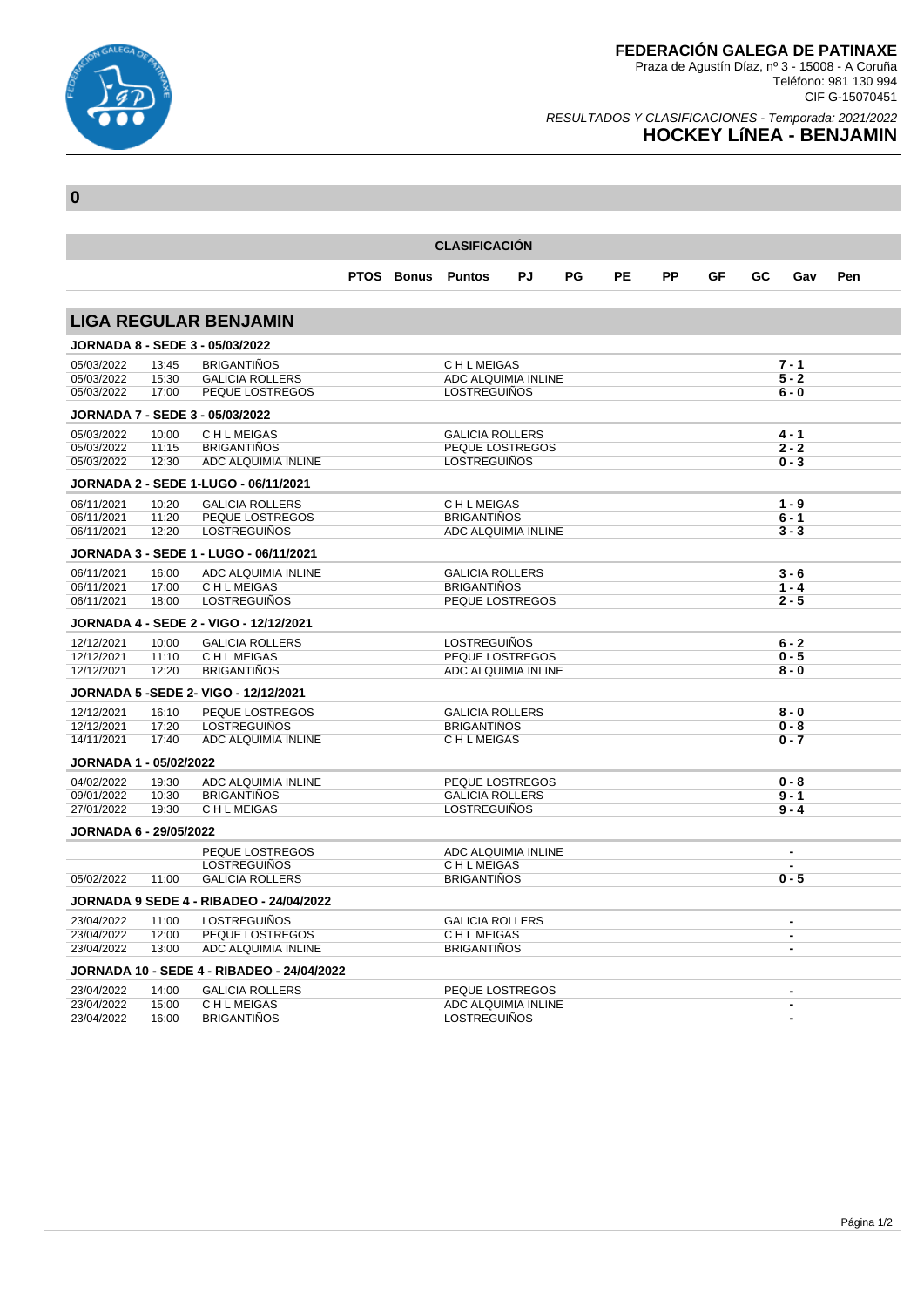

# **FEDERACIÓN GALEGA DE PATINAXE**

Praza de Agustín Díaz, nº 3 - 15008 - A Coruña Teléfono: 981 130 994 CIF G-15070451

### RESULTADOS Y CLASIFICACIONES - Temporada: 2021/2022 **HOCKEY LíNEA - BENJAMIN**

#### **CLASIFICACIÓN**

|                             | <b>PTOS</b> | Bonus    | Puntos | PJ | PG.      | PE.      | <b>PP</b> | GF | GC | Gav   | Pen |
|-----------------------------|-------------|----------|--------|----|----------|----------|-----------|----|----|-------|-----|
| PEQUE LOSTREGOS             | 19          | 0        | 19     |    | 6        |          | 0         | 40 | 5  | 35    |     |
| <b>BRIGANTIÑOS</b><br>2     | 19          | 0        | 19     | 8  | 6        |          |           | 44 | 11 | 33    |     |
| C H L MEIGAS<br>3           | 12          | 0        | 12     |    | 4        | $\Omega$ | 3         | 31 | 22 | 9     |     |
| <b>GALICIA ROLLERS</b><br>4 | 9           | $\Omega$ | 9      | 8  | 3        | $\Omega$ | 5         | 20 | 42 | $-22$ |     |
| <b>LOSTREGUIÑOS</b><br>5    | 4           | $\Omega$ | 4      |    |          |          | 5         | 14 | 37 | $-23$ |     |
| ADC ALQUIMIA INLINE<br>6    |             | 0        |        |    | $\Omega$ |          | 6         | 8  | 40 | $-32$ |     |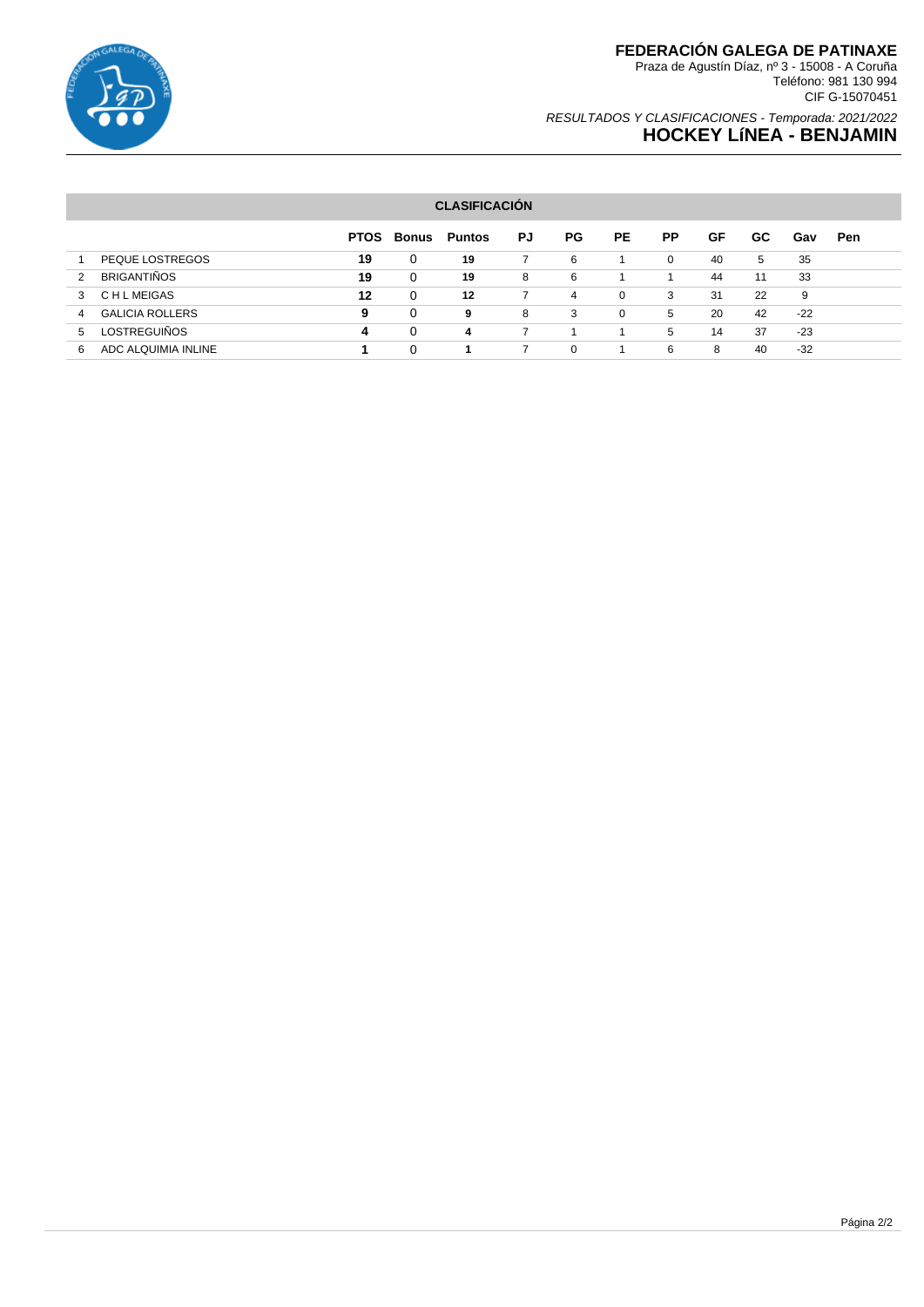

### RESULTADOS Y CLASIFICACIONES - Temporada: 2021/2022 **HOCKEY LíNEA - INFANTIL**

| <b>CLASIFICACIÓN</b>           |                |                                                             |  |                   |                                    |    |    |           |           |    |    |                          |     |
|--------------------------------|----------------|-------------------------------------------------------------|--|-------------------|------------------------------------|----|----|-----------|-----------|----|----|--------------------------|-----|
|                                |                |                                                             |  | <b>PTOS Bonus</b> | <b>Puntos</b>                      | PJ | PG | <b>PE</b> | <b>PP</b> | GF | GC | Gav                      | Pen |
|                                |                |                                                             |  |                   |                                    |    |    |           |           |    |    |                          |     |
|                                |                | <b>LIGA REGULAR INFANTIL</b>                                |  |                   |                                    |    |    |           |           |    |    |                          |     |
|                                |                | <b>JORNADA 1 - SEDE 1 - 30/10/2021</b>                      |  |                   |                                    |    |    |           |           |    |    |                          |     |
| 30/10/2021                     | 13:00          | <b>BRIGANTIUM</b>                                           |  |                   | ADC ALQUIMIA INLINE                |    |    |           |           |    |    | $2 - 3$                  |     |
| 30/10/2021                     | 15:30          | <b>LOSTREGOS</b>                                            |  |                   | <b>MORCEGOS HL</b>                 |    |    |           |           |    |    | $11 - 3$                 |     |
|                                |                | JORNADA 2 - SEDE 1 - 30/10/2021                             |  |                   |                                    |    |    |           |           |    |    |                          |     |
| 30/10/2021<br>30/10/2021       | 10:00<br>11:30 | ADC ALQUIMIA INLINE<br><b>MORCEGOS HL</b>                   |  |                   | <b>LOSTREGOS</b><br>C H L MEIGAS   |    |    |           |           |    |    | $3 - 10$<br>$1 - 2$      |     |
|                                |                |                                                             |  |                   |                                    |    |    |           |           |    |    |                          |     |
| 06/02/2022                     |                | <b>JORNADA 3 - SEDE 2 - 09/01/2022</b><br><b>BRIGANTIUM</b> |  |                   | <b>MORCEGOS HL</b>                 |    |    |           |           |    |    |                          |     |
| 09/01/2022                     | 13:00<br>15:30 | C H L MEIGAS                                                |  |                   | <b>LOSTREGOS</b>                   |    |    |           |           |    |    | $0 - 3$<br>$2 - 2$       |     |
|                                |                | <b>JORNADA 4 - SEDE 2 - 09/01/2022</b>                      |  |                   |                                    |    |    |           |           |    |    |                          |     |
| 04/02/2022                     | 20:30          | <b>LOSTREGOS</b>                                            |  |                   | <b>BRIGANTIUM</b>                  |    |    |           |           |    |    | $8 - 0$                  |     |
| 09/01/2022                     | 12:10          | C H L MEIGAS                                                |  |                   | ADC ALQUIMIA INLINE                |    |    |           |           |    |    | $3 - 2$                  |     |
| <b>JORNADA 5 -SEDE 1-2 -</b>   |                |                                                             |  |                   |                                    |    |    |           |           |    |    |                          |     |
| 09/01/2022                     | 16:40          | ADC ALQUIMIA INLINE                                         |  |                   | <b>MORCEGOS HL</b>                 |    |    |           |           |    |    | $6 - 14$                 |     |
| 30/10/2021                     | 16:00          | <b>BRIGANTIUM</b>                                           |  |                   | C H L MEIGAS                       |    |    |           |           |    |    | 0 - 6                    |     |
|                                |                | <b>JORNADA 6- SEDE 3 - 13/03/2022</b>                       |  |                   |                                    |    |    |           |           |    |    |                          |     |
| 13/03/2022                     | 11:00          | ADC ALQUIMIA INLINE                                         |  |                   | <b>BRIGANTIUM</b>                  |    |    |           |           |    |    | $5 - 2$                  |     |
| 13/03/2022                     | 12:15          | <b>MORCEGOS HL</b>                                          |  |                   | <b>LOSTREGOS</b>                   |    |    |           |           |    |    | $2 - 4$                  |     |
|                                |                | <b>JORNADA 7 - SEDE 3 - 13/03/2022</b>                      |  |                   |                                    |    |    |           |           |    |    |                          |     |
| 13/03/2022<br>13/03/2022       | 15:00<br>16:15 | <b>LOSTREGOS</b><br>C H L MEIGAS                            |  |                   | ADC ALQUIMIA INLINE<br>MORCEGOS HL |    |    |           |           |    |    | $6 - 3$<br>$5 - 1$       |     |
|                                |                | <b>JORNADA 8 - SEDE 4 - 01/05/2022</b>                      |  |                   |                                    |    |    |           |           |    |    |                          |     |
| 01/05/2022                     |                | LOSTREGOS                                                   |  |                   | C H L MEIGAS                       |    |    |           |           |    |    | $\overline{\phantom{a}}$ |     |
| 01/05/2022                     |                | <b>MORCEGOS HL</b>                                          |  |                   | <b>BRIGANTIUM</b>                  |    |    |           |           |    |    | $\blacksquare$           |     |
|                                |                | <b>JORNADA 9 SEDE 4 - 01/05/2022</b>                        |  |                   |                                    |    |    |           |           |    |    |                          |     |
| 01/05/2022                     |                | ADC ALQUIMIA INLINE                                         |  |                   | C H L MEIGAS                       |    |    |           |           |    |    | $\blacksquare$           |     |
| 01/05/2022                     |                | <b>BRIGANTIUM</b>                                           |  |                   | <b>LOSTREGOS</b>                   |    |    |           |           |    |    | -                        |     |
| <b>JORNADA 10 - SEDE 3-4 -</b> |                |                                                             |  |                   |                                    |    |    |           |           |    |    |                          |     |
| 01/05/2022                     |                | <b>MORCEGOS HL</b>                                          |  |                   | ADC ALQUIMIA INLINE                |    |    |           |           |    |    | $\blacksquare$           |     |
| 13/03/2022                     | 13:30          | C H L MEIGAS                                                |  |                   | <b>BRIGANTIUM</b>                  |    |    |           |           |    |    | $0 - 0$                  |     |

| <b>CLASIFICACIÓN</b>     |             |       |               |    |          |           |                |    |     |                   |     |
|--------------------------|-------------|-------|---------------|----|----------|-----------|----------------|----|-----|-------------------|-----|
|                          | <b>PTOS</b> | Bonus | <b>Puntos</b> | PJ | PG.      | <b>PE</b> | <b>PP</b>      | GF | GC. | Gav               | Pen |
| <b>LOSTREGOS</b>         | 16          | 0     | 16            | -6 | 5        |           | $\mathbf{0}$   | 41 | 13  | 28                |     |
| C H L MEIGAS<br>2        | 16          | 2     | 14            | 6  | 4        | 2         | $\mathbf 0$    | 18 | 6   | $12 \overline{ }$ |     |
| MORCEGOS HL<br>3         | 6           | 0     | 6             | -6 | 2        | 0         | $\overline{4}$ | 24 | 28  | -4                |     |
| ADC ALQUIMIA INLINE<br>4 | 6           | 0     | 6             | 6  | 2        | 0         | 4              | 22 | 37  | $-15$             |     |
| <b>BRIGANTIUM</b><br>5   |             | 0     | 1             | 6  | $\Omega$ |           | 5              | 4  | 25  | $-21$             |     |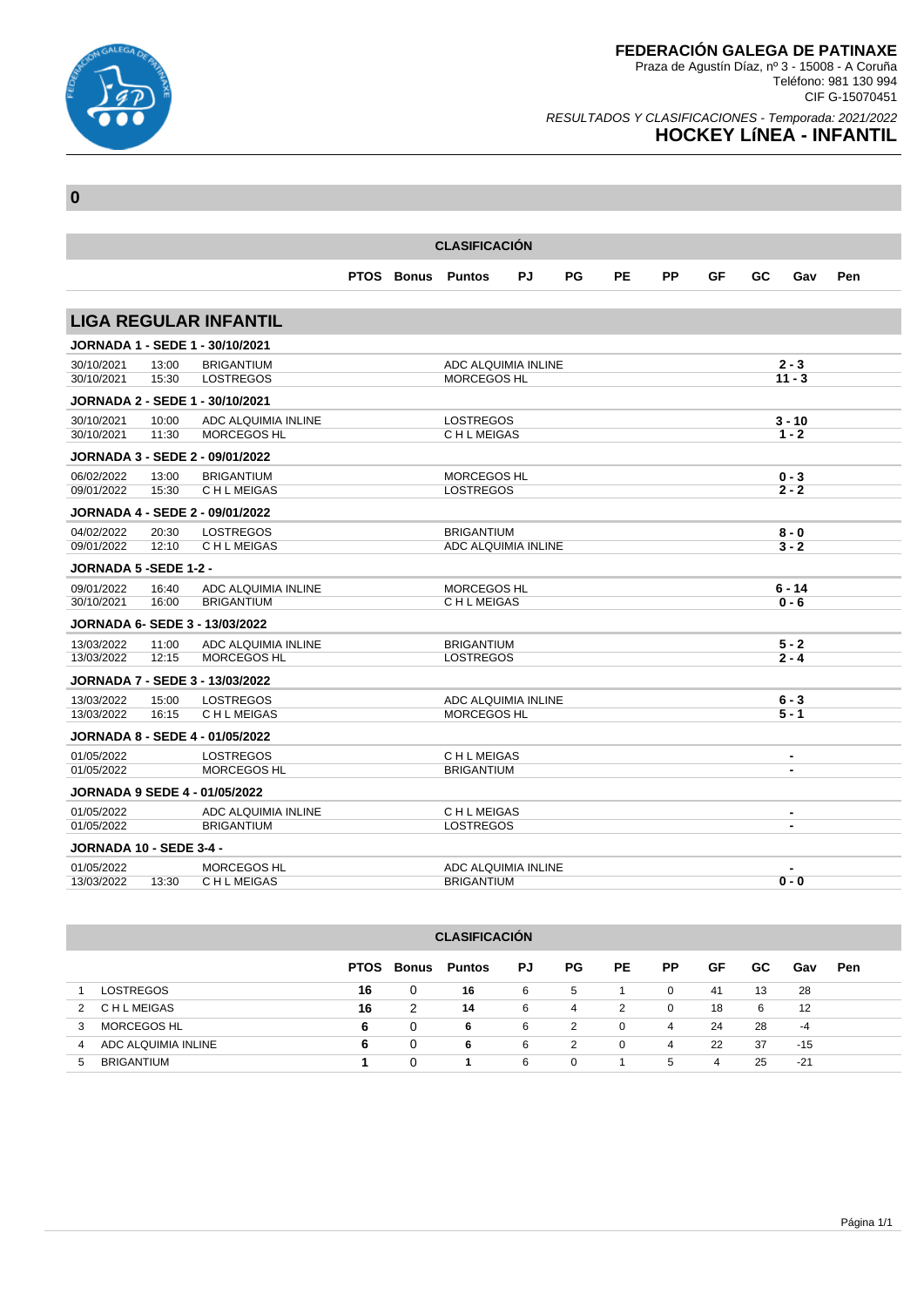

Teléfono: 981 130 994 CIF G-15070451

### RESULTADOS Y CLASIFICACIONES - Temporada: 2021/2022 **HOCKEY LíNEA - JUVENIL**

| <b>CLASIFICACIÓN</b>                         |                |                                                  |  |  |                                                   |           |    |    |           |    |    |                                                          |     |
|----------------------------------------------|----------------|--------------------------------------------------|--|--|---------------------------------------------------|-----------|----|----|-----------|----|----|----------------------------------------------------------|-----|
|                                              |                |                                                  |  |  | <b>PTOS Bonus Puntos</b>                          | <b>PJ</b> | PG | PE | <b>PP</b> | GF | GC | Gav                                                      | Pen |
|                                              |                | <b>LIGA REGULAR JUVENIL</b>                      |  |  |                                                   |           |    |    |           |    |    |                                                          |     |
|                                              |                | <b>JORNADA 1- SEDE 1 - 06/11/2021</b>            |  |  |                                                   |           |    |    |           |    |    |                                                          |     |
| 06/11/2021                                   | 09:00          | VIGO BLUE RINGED                                 |  |  | ADC ALQUIMIA INLINE                               |           |    |    |           |    |    | $5 - 1$                                                  |     |
| 06/11/2021                                   | 13:20          | <b>GALICIA ROLLERS</b>                           |  |  | <b>LOSTREGOS</b>                                  |           |    |    |           |    |    | $0 - 15$                                                 |     |
|                                              |                | <b>JORNADA 2-SEDE 1 - 06/11/2021</b>             |  |  |                                                   |           |    |    |           |    |    |                                                          |     |
| 06/11/2021<br>06/11/2021                     | 14:40          | ADC ALQUIMIA INLINE<br><b>LOSTREGOS</b>          |  |  | MORCEGOS HL<br>VIGO BLUE RINGED                   |           |    |    |           |    |    | $1 - 3$<br>$5 - 3$                                       |     |
|                                              | 19:00          |                                                  |  |  |                                                   |           |    |    |           |    |    |                                                          |     |
|                                              |                | JORNADA 4 - SEDE 2 - 11/12/2021                  |  |  |                                                   |           |    |    |           |    |    |                                                          |     |
| 11/12/2021<br>11/12/2021                     | 10:00<br>11:15 | VIGO BLUE RINGED<br><b>MORCEGOS HL</b>           |  |  | <b>GALICIA ROLLERS</b><br><b>LOSTREGOS</b>        |           |    |    |           |    |    | $8 - 0$<br>$1 - 5$                                       |     |
|                                              |                | JORNADA 3 - SEDE 2 - 11/12/2021                  |  |  |                                                   |           |    |    |           |    |    |                                                          |     |
| 11/12/2021                                   | 12:30          | <b>GALICIA ROLLERS</b>                           |  |  | ADC ALQUIMIA INLINE                               |           |    |    |           |    |    | $3 - 2$                                                  |     |
| 11/12/2021                                   | 13:45          | <b>MORCEGOS HL</b>                               |  |  | <b>VIGO BLUE RINGED</b>                           |           |    |    |           |    |    | $5 - 5$                                                  |     |
| <b>JORNADA 5 -SEDE 1-2 -</b>                 |                |                                                  |  |  |                                                   |           |    |    |           |    |    |                                                          |     |
| 06/11/2021                                   | 20:20          | <b>GALICIA ROLLERS</b>                           |  |  | <b>MORCEGOS HL</b>                                |           |    |    |           |    |    | $1 - 13$                                                 |     |
| 11/12/2021                                   | 15:00          | <b>LOSTREGOS</b>                                 |  |  | ADC ALQUIMIA INLINE                               |           |    |    |           |    |    | $10 - 1$                                                 |     |
|                                              |                | <b>JORNADA 6- SEDE 3 - A CORUÑA - 06/03/2022</b> |  |  |                                                   |           |    |    |           |    |    |                                                          |     |
| 06/03/2022<br>06/03/2022                     | 11:00<br>12:30 | <b>LOSTREGOS</b><br>ADC ALQUIMIA INLINE          |  |  | <b>GALICIA ROLLERS</b><br><b>VIGO BLUE RINGED</b> |           |    |    |           |    |    | $9 - 2$<br>4 - 5                                         |     |
|                                              |                | <b>JORNADA 7 - SEDE 3 -A CORUÑA - 06/03/2022</b> |  |  |                                                   |           |    |    |           |    |    |                                                          |     |
| 06/03/2022                                   | 15:30          | <b>VIGO BLUE RINGED</b>                          |  |  | <b>LOSTREGOS</b>                                  |           |    |    |           |    |    | $1 - 10$                                                 |     |
| 06/03/2022                                   | 17:00          | <b>MORCEGOS HL</b>                               |  |  | ADC ALQUIMIA INLINE                               |           |    |    |           |    |    | $7 - 2$                                                  |     |
|                                              |                | <b>JORNADA 8 - SEDE 4-OURENSE - 24/04/2022</b>   |  |  |                                                   |           |    |    |           |    |    |                                                          |     |
| 24/04/2022                                   | 10:00          | ADC ALQUIMIA INLINE                              |  |  | <b>GALICIA ROLLERS</b>                            |           |    |    |           |    |    | $\blacksquare$                                           |     |
| 24/04/2022                                   | 11:15          | <b>VIGO BLUE RINGED</b>                          |  |  | MORCEGOS HL                                       |           |    |    |           |    |    | $\blacksquare$                                           |     |
|                                              |                | <b>JORNADA 9 SEDE 4-OURENSE - 24/04/2022</b>     |  |  |                                                   |           |    |    |           |    |    |                                                          |     |
| 24/04/2022<br>24/04/2022                     | 14:00<br>15:15 | <b>GALICIA ROLLERS</b><br><b>LOSTREGOS</b>       |  |  | VIGO BLUE RINGED<br><b>MORCEGOS HL</b>            |           |    |    |           |    |    | $\qquad \qquad \blacksquare$<br>$\overline{\phantom{a}}$ |     |
|                                              |                |                                                  |  |  |                                                   |           |    |    |           |    |    |                                                          |     |
| <b>JORNADA 10 - SEDE 3-4 -</b><br>06/03/2022 | 14:00          | <b>MORCEGOS HL</b>                               |  |  | <b>GALICIA ROLLERS</b>                            |           |    |    |           |    |    | $8 - 1$                                                  |     |
| 24/04/2022                                   | 12:30          | ADC ALQUIMIA INLINE                              |  |  | <b>LOSTREGOS</b>                                  |           |    |    |           |    |    | $\blacksquare$                                           |     |

| <b>CLASIFICACIÓN</b>        |             |       |               |    |    |          |              |    |     |       |     |  |
|-----------------------------|-------------|-------|---------------|----|----|----------|--------------|----|-----|-------|-----|--|
|                             | <b>PTOS</b> | Bonus | <b>Puntos</b> | PJ | PG | PE.      | <b>PP</b>    | GF | GC. | Gav   | Pen |  |
| <b>LOSTREGOS</b>            | 18          | 0     | 18            | 6  | 6  | 0        | $\mathbf{0}$ | 54 | 8   | 46    |     |  |
| <b>MORCEGOS HL</b>          | 13          | 0     | 13            | 6  | 4  |          |              | 37 | 15  | 22    |     |  |
| VIGO BLUE RINGED<br>3       | 11          |       | 10            | 6  | 3  |          | 2            | 27 | 25  | 2     |     |  |
| <b>GALICIA ROLLERS</b><br>4 | 3           | 0     | 3             | 6  |    | $\Omega$ | 5            | 7  | 55  | $-48$ |     |  |
| ADC ALQUIMIA INLINE<br>5    | 0           | 0     | 0             | 6  | 0  | $\Omega$ | 6            | 11 | 33  | $-22$ |     |  |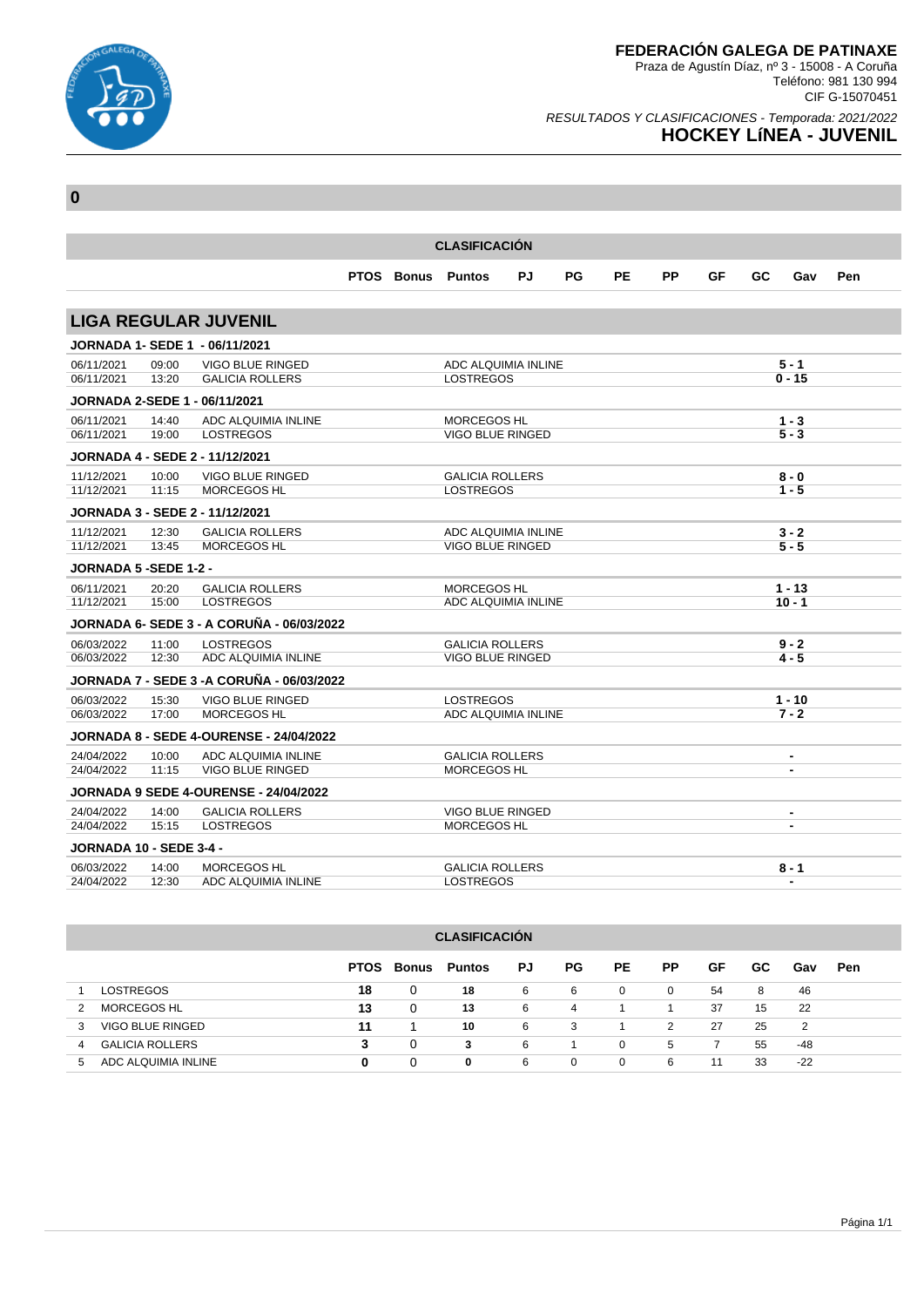

### RESULTADOS Y CLASIFICACIONES - Temporada: 2021/2022 **HOCKEY LíNEA - SENIOR FEMENINA**

**0**

#### **CLASIFICACIÓN**

|                                 | <b>PTOS</b> | <b>Bonus</b> | Puntos   | PJ       | PG.      | PE.      | <b>PP</b>   | GF       | GC.      | Gav      | Pen |
|---------------------------------|-------------|--------------|----------|----------|----------|----------|-------------|----------|----------|----------|-----|
| <b>CLUB HOCKEY LINEA MEIGAS</b> | 0           | 0            | 0        | 0        | $\Omega$ | 0        | $\Omega$    | 0        | 0        | 0        |     |
| ADC ALQUIMIA INLINE             | 0           | 0            | 0        | 0        | 0        | 0        | 0           | 0        | 0        | 0        |     |
| LOSTREGOS                       | 0           | 0            | $\bf{0}$ | $\Omega$ | $\Omega$ | $\Omega$ | $\Omega$    | $\Omega$ | $\Omega$ | $\Omega$ |     |
| <b>VIGO BLUE RINGED</b><br>4    | 0           | $\Omega$     | $\bf{0}$ | $\Omega$ | $\Omega$ | $\Omega$ | $\Omega$    | $\Omega$ | $\Omega$ | $\Omega$ |     |
| <b>BRIGANTIUM</b><br>5          | 0           | $\Omega$     | 0        | $\Omega$ | $\Omega$ | $\Omega$ | $\mathbf 0$ | $\Omega$ | $\Omega$ | $\Omega$ |     |
| <b>MORCEGAS HL</b><br>6         | 0           | $\Omega$     | 0        | $\Omega$ | $\Omega$ | $\Omega$ | $\Omega$    | $\Omega$ | $\Omega$ | $\Omega$ |     |

### **LIGA REGULAR FEMENINA**

|                               |       | <b>JORNADA 8 SEDE 3-VIGO - 20/02/2022</b>         |                                 |                |
|-------------------------------|-------|---------------------------------------------------|---------------------------------|----------------|
| 20/02/2022                    | 14:15 | <b>MORCEGAS HL</b>                                | <b>CLUB HOCKEY LÍNEA MEIGAS</b> | $1 - 12$       |
| 20/02/2022                    | 15:30 | <b>VIGO BLUE RINGED</b>                           | ADC ALQUIMIA INLINE             | $0 - 4$        |
| 20/02/2022                    | 16:45 | <b>BRIGANTIUM</b>                                 | <b>LOSTREGOS</b>                | $2 - 8$        |
|                               |       | JORNADA 7 - SEDE 3 - VIGO - 20/02/2022            |                                 |                |
| 20/02/2022                    | 10:30 | MORCEGAS HL                                       | <b>BRIGANTIUM</b>               | $5 - 6$        |
| 20/02/2022                    | 11:45 | <b>CLUB HOCKEY LINEA MEIGAS</b>                   | VIGO BLUE RINGED                | $18 - 0$       |
| 20/02/2022                    | 13:00 | ADC ALQUIMIA INLINE                               | <b>LOSTREGOS</b>                | $0 - 6$        |
|                               |       | JORNADA 2 - SEDE 1 - 24/10/2021                   |                                 |                |
| 24/10/2021                    | 10:00 | <b>LOSTREGOS</b>                                  | ADC ALQUIMIA INLINE             | $9 - 0$        |
| 24/10/2021                    | 11:30 | <b>VIGO BLUE RINGED</b>                           | <b>CLUB HOCKEY LÍNEA MEIGAS</b> | $0 - 9$        |
| 24/10/2021                    | 13:00 | <b>BRIGANTIUM</b>                                 | MORCEGAS HL                     | $13 - 10$      |
|                               |       | <b>JORNADA 3 -SEDE 1 - 24/10/2021</b>             |                                 |                |
| 24/10/2021                    | 15:00 | ADC ALQUIMIA INLINE                               | <b>VIGO BLUE RINGED</b>         | $4 - 2$        |
| 24/10/2021                    | 16:30 | <b>CLUB HOCKEY LÍNEA MEIGAS</b>                   | <b>MORCEGAS HL</b>              | $11 - 1$       |
| 24/10/2021                    | 18:00 | <b>LOSTREGOS</b>                                  | <b>BRIGANTIUM</b>               | $10 - 4$       |
|                               |       | <b>JORNADA 4 - SEDE 2 - 21/11/2021</b>            |                                 |                |
| 21/11/2021                    | 10:30 | <b>VIGO BLUE RINGED</b>                           | <b>LOSTREGOS</b>                | $2 - 7$        |
| 21/11/2021                    | 12:00 | <b>CLUB HOCKEY LÍNEA MEIGAS</b>                   | <b>BRIGANTIUM</b>               | $8 - 0$        |
| 21/11/2021                    | 13:30 | MORCEGAS HL                                       | ADC ALQUIMIA INLINE             | $1 - 5$        |
|                               |       | JORNADA 5 - SEDE 2 - 21/11/2021                   |                                 |                |
| 21/11/2021                    | 15:00 | <b>BRIGANTIUM</b>                                 | <b>VIGO BLUE RINGED</b>         | $6 - 2$        |
| 21/11/2021                    | 16:30 | ADC ALQUIMIA INLINE                               | <b>CLUB HOCKEY LÍNEA MEIGAS</b> | $1 - 6$        |
| 21/11/2021                    | 18:00 | <b>LOSTREGOS</b>                                  | MORCEGAS HL                     | $9 - 2$        |
| <b>JORNADA 1 - 05/02/2022</b> |       |                                                   |                                 |                |
|                               |       |                                                   |                                 |                |
| 04/02/2022                    | 22:00 | <b>CLUB HOCKEY LÍNEA MEIGAS</b>                   | <b>LOSTREGOS</b>                | $1 - 0$        |
| 05/02/2022                    |       | <b>MORCEGAS HL</b>                                | <b>VIGO BLUE RINGED</b>         | $\sim$         |
| 14/11/2021                    | 09:30 | ADC ALQUIMIA INLINE                               | <b>BRIGANTIUM</b>               | $2 - 3$        |
|                               |       | <b>JORNADA 9 SEDE 4-OURENSE - 03/04/2022</b>      |                                 |                |
| 03/04/2022                    | 11:00 | <b>BRIGANTIUM</b>                                 | <b>CLUB HOCKEY LÍNEA MEIGAS</b> | $\blacksquare$ |
| 03/04/2022                    | 12:15 | <b>LOSTREGOS</b>                                  | VIGO BLUE RINGED                |                |
| 20/03/2022                    | 17:30 | ADC ALQUIMIA INLINE                               | MORCEGAS HL                     | $5 - 9$        |
|                               |       | <b>JORNADA 10 - SEDE 4 - OURENSE - 03/04/2022</b> |                                 |                |
| 03/04/2022                    | 15:00 | <b>VIGO BLUE RINGED</b>                           | <b>BRIGANTIUM</b>               | $\blacksquare$ |
| 03/04/2022                    | 16:15 | <b>MORCEGAS HL</b>                                | <b>LOSTREGOS</b>                | $\blacksquare$ |
| 03/04/2022                    | 17:30 | <b>CLUB HOCKEY LÍNEA MEIGAS</b>                   | ADC ALQUIMIA INLINE             | $\blacksquare$ |
| <b>JORNADA 6 - 28/05/2022</b> |       |                                                   |                                 |                |
| 28/05/2022                    |       | <b>LOSTREGOS</b>                                  | <b>CLUB HOCKEY LÍNEA MEIGAS</b> | $\blacksquare$ |
| 28/05/2022                    |       | VIGO BLUE RINGED                                  | <b>MORCEGAS HL</b>              | $\blacksquare$ |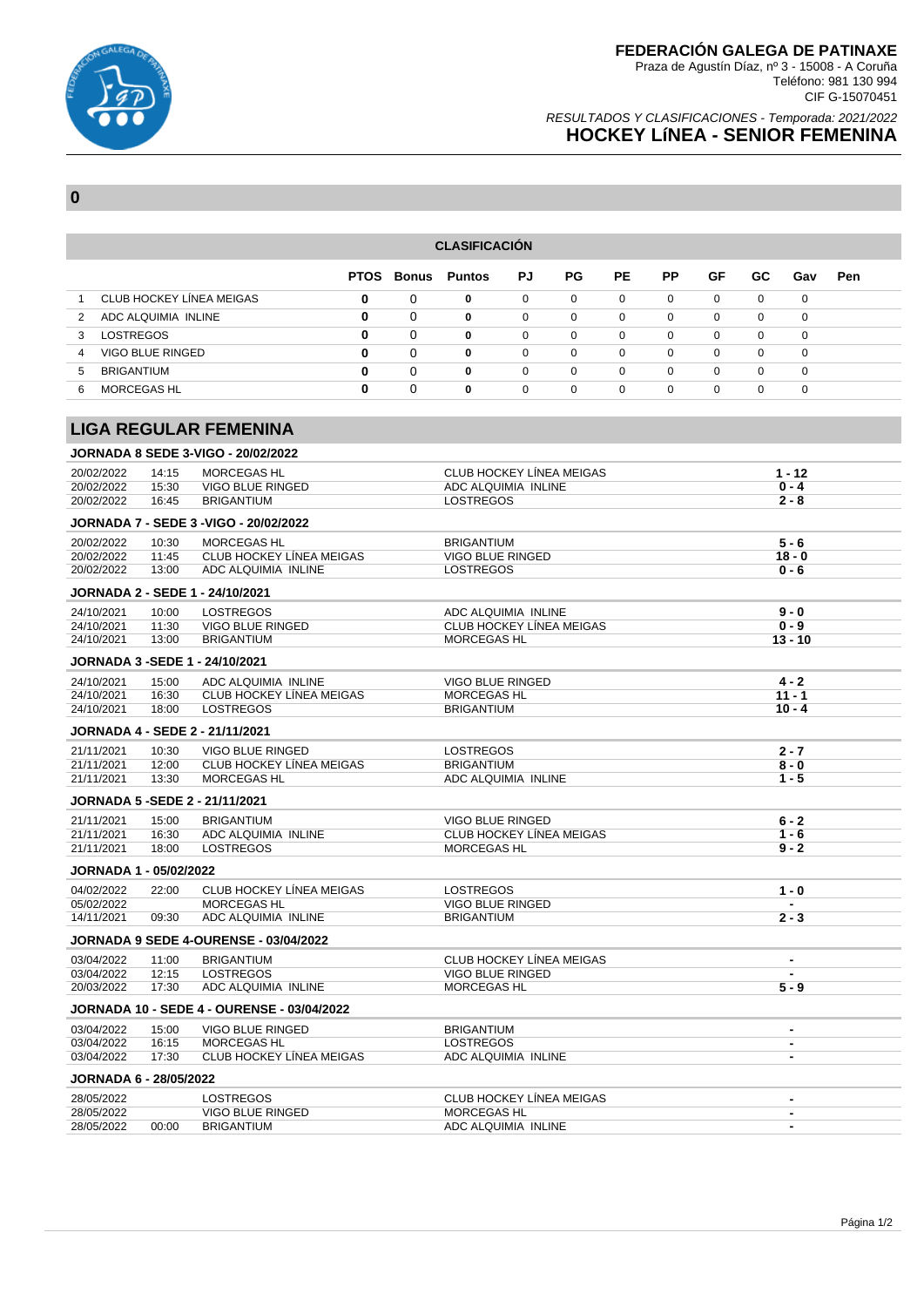

## **FEDERACIÓN GALEGA DE PATINAXE**

Praza de Agustín Díaz, nº 3 - 15008 - A Coruña Teléfono: 981 130 994 CIF G-15070451

### RESULTADOS Y CLASIFICACIONES - Temporada: 2021/2022 **HOCKEY LíNEA - SENIOR FEMENINA**

### **CLASIFICACIÓN**

|   |                          | <b>PTOS</b> | Bonus    | <b>Puntos</b> | PJ | PG. | PE.      | <b>PP</b> | GF | GC. | Gav   | Pen |
|---|--------------------------|-------------|----------|---------------|----|-----|----------|-----------|----|-----|-------|-----|
|   | CLUB HOCKEY LINEA MEIGAS | 21          | 0        | 21            |    |     | $\Omega$ | 0         | 65 | 3   | 62    |     |
| 2 | <b>LOSTREGOS</b>         | 18          | 0        | 18            |    | 6   | 0        |           | 49 | 11  | 38    |     |
| 3 | <b>BRIGANTIUM</b>        | 12          | 0        | 12            |    | 4   | 0        | 3         | 34 | 45  | $-11$ |     |
| 4 | ADC ALQUIMIA INLINE      | 9           | $\Omega$ | 9             | 8  | 3   | $\Omega$ | 5         | 21 | 36  | $-15$ |     |
| 5 | <b>MORCEGAS HL</b>       | 3           | 0        | 3             |    |     | $\Omega$ | 6         | 29 | 61  | $-32$ |     |
| 6 | VIGO BLUE RINGED         | 0           | 0        | 0             | 6  | 0   | 0        | 6         | 6  | 48  | -42   |     |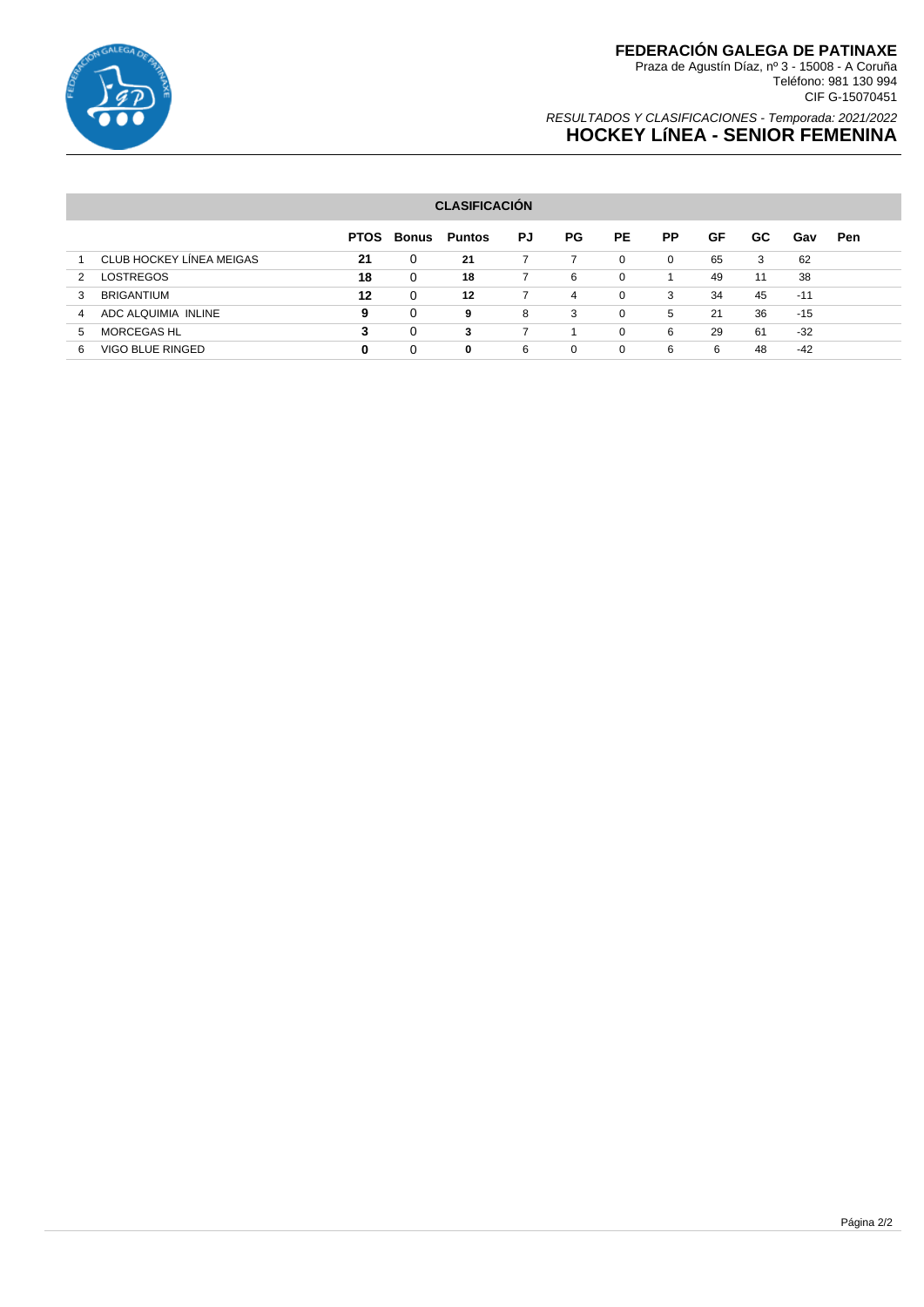

### **FEDERACIÓN GALEGA DE PATINAXE**

Praza de Agustín Díaz, nº 3 - 15008 - A Coruña Teléfono: 981 130 994 CIF G-15070451

### RESULTADOS Y CLASIFICACIONES - Temporada: 2021/2022 **HOCKEY LíNEA - SENIOR MASCULINA**

**0**

| <b>CLASIFICACIÓN</b>                                                                          |                         |   |          |   |             |             |          |             |              |             |             |  |  |
|-----------------------------------------------------------------------------------------------|-------------------------|---|----------|---|-------------|-------------|----------|-------------|--------------|-------------|-------------|--|--|
| GF<br>PJ<br><b>PE</b><br>РP<br><b>PTOS Bonus</b><br><b>Puntos</b><br>PG.<br>GC.<br>Pen<br>Gav |                         |   |          |   |             |             |          |             |              |             |             |  |  |
|                                                                                               | <b>BRIGANTIUM ALFA</b>  | 0 | 0        | 0 | $\mathbf 0$ | $\mathbf 0$ | 0        | $\mathbf 0$ | $\mathbf 0$  | $\mathbf 0$ | $\mathbf 0$ |  |  |
| 2                                                                                             | A GUARDA HOCKEY LIÑA    | 0 | $\Omega$ | 0 | $\Omega$    | $\Omega$    | 0        | $\mathbf 0$ | 0            | 0           | $\Omega$    |  |  |
| 3                                                                                             | MORCEGOS HL             | 0 | $\Omega$ | 0 | $\mathbf 0$ | $\mathbf 0$ | 0        | $\mathbf 0$ | $\mathbf{0}$ | $\mathbf 0$ | $\mathbf 0$ |  |  |
| 4                                                                                             | <b>GALAICOS</b>         | 0 | $\Omega$ | 0 | $\Omega$    | $\Omega$    | $\Omega$ | $\mathbf 0$ | 0            | $\mathbf 0$ | $\mathbf 0$ |  |  |
| 5                                                                                             | ADC ALQUIMIA INLINE     | 0 | $\Omega$ | 0 | $\Omega$    | $\mathbf 0$ | 0        | 0           | 0            | $\mathbf 0$ | 0           |  |  |
| 6                                                                                             | LOSTREGOS               | 0 | $\Omega$ | 0 | $\Omega$    | $\Omega$    | $\Omega$ | $\Omega$    | $\Omega$     | $\Omega$    | $\Omega$    |  |  |
|                                                                                               | <b>LOSTREGOS MASTER</b> | 0 | 0        | 0 | $\mathbf 0$ | $\mathbf 0$ | 0        | 0           | 0            | 0           | $\mathbf 0$ |  |  |
| 8                                                                                             | <b>BRIGANTIUM BETA</b>  | 0 | 0        | 0 | $\Omega$    | $\mathbf 0$ | 0        | 0           | 0            | 0           | $\mathbf 0$ |  |  |
|                                                                                               |                         |   |          |   |             |             |          |             |              |             |             |  |  |

### **LIGA REGULAR SENIOR**

|                               |       | JORNADA 1 - SEDE 1 - LUGO - 16/10/2021      |                         |                |  |  |  |
|-------------------------------|-------|---------------------------------------------|-------------------------|----------------|--|--|--|
| 16/10/2021                    | 09:30 | <b>BRIGANTIUM ALFA</b>                      | <b>LOSTREGOS</b>        | $1 - 8$        |  |  |  |
| 16/10/2021                    | 11:00 | ADC ALQUIMIA INLINE                         | A GUARDA HOCKEY LIÑA    | $0 - 14$       |  |  |  |
| 16/10/2021                    | 12:30 | <b>GALAICOS</b>                             | <b>MORCEGOS HL</b>      | $7 - 2$        |  |  |  |
| 16/10/2021                    | 14:00 | <b>BRIGANTIUM BETA</b>                      | <b>LOSTREGOS MASTER</b> | $0 - 14$       |  |  |  |
|                               |       | JORNADA 2 - SEDE 1 - LUGO - 16/10/2021      |                         |                |  |  |  |
| 16/10/2021                    | 15:30 | <b>GALAICOS</b>                             | $13 - 0$                |                |  |  |  |
| 16/10/2021                    | 17:00 | <b>MORCEGOS HL</b>                          | A GUARDA HOCKEY LIÑA    | $3 - 15$       |  |  |  |
| 16/10/2021                    | 18:30 | <b>BRIGANTIUM BETA</b>                      | <b>BRIGANTIUM ALFA</b>  | $1 - 6$        |  |  |  |
| 16/10/2021                    | 20:00 | <b>LOSTREGOS MASTER</b>                     | <b>LOSTREGOS</b>        | $5 - 5$        |  |  |  |
| <b>JORNADA 5 - 06/02/2022</b> |       |                                             |                         |                |  |  |  |
| 06/02/2022                    | 11:30 | MORCEGOS HL                                 | $3 - 3$                 |                |  |  |  |
| 12/12/2021                    | 18:30 | A GUARDA HOCKEY LIÑA                        | <b>BRIGANTIUM BETA</b>  | $9 - 4$        |  |  |  |
| 14/11/2021                    | 19:00 | ADC ALQUIMIA INLINE                         | <b>LOSTREGOS</b>        | $0 - 13$       |  |  |  |
| 26/01/2022                    | 22:00 | <b>GALAICOS</b>                             | <b>LOSTREGOS MASTER</b> | $2 - 4$        |  |  |  |
|                               |       | JORNADA 3 - SEDE 2 - VIGO - 19/12/2021      |                         |                |  |  |  |
| 19/12/2021                    | 09:30 | ADC ALQUIMIA INLINE                         | <b>MORCEGOS HL</b>      | 2 - 11         |  |  |  |
| 19/12/2021                    | 11:00 | A GUARDA HOCKEY LIÑA                        | <b>GALAICOS</b>         | $3 - 5$        |  |  |  |
| 19/12/2021                    | 12:30 | <b>BRIGANTIUM ALFA</b>                      | <b>LOSTREGOS MASTER</b> | $3 - 2$        |  |  |  |
| 19/12/2021                    | 14:00 | <b>LOSTREGOS</b>                            | <b>BRIGANTIUM BETA</b>  | $8 - 1$        |  |  |  |
|                               |       | JORNADA 4 - SEDE 2 - VIGO - 19/12/2021      |                         |                |  |  |  |
| 19/12/2021                    | 15:30 | <b>BRIGANTIUM ALFA</b>                      | ADC ALQUIMIA INLINE     | $16 - 0$       |  |  |  |
| 19/12/2021                    | 17:00 | <b>LOSTREGOS MASTER</b>                     | <b>MORCEGOS HL</b>      | $2 - 3$        |  |  |  |
| 19/12/2021                    | 18:30 | <b>BRIGANTIUM BETA</b>                      | <b>GALAICOS</b>         | $0 - 12$       |  |  |  |
| 19/12/2021                    | 20:00 | <b>LOSTREGOS</b>                            | A GUARDA HOCKEY LIÑA    | $5 - 3$        |  |  |  |
| JORNADA 6 - 06/02/2022        |       |                                             |                         |                |  |  |  |
| 06/02/2022                    | 10:00 | <b>BRIGANTIUM BETA</b>                      | ADC ALQUIMIA INLINE     | $9 - 1$        |  |  |  |
| 06/02/2022                    | 14:30 | <b>BRIGANTIUM ALFA</b>                      | <b>GALAICOS</b>         | $1 - 6$        |  |  |  |
| 30/01/2022                    | 11:00 | <b>LOSTREGOS</b>                            | <b>MORCEGOS HL</b>      | $\blacksquare$ |  |  |  |
| 30/01/2022                    | 12:30 | <b>LOSTREGOS MASTER</b>                     | A GUARDA HOCKEY LIÑA    | $8 - 5$        |  |  |  |
| <b>JORNADA 7 - 05/02/2022</b> |       |                                             |                         |                |  |  |  |
| 02/02/2022                    | 22:00 | <b>GALAICOS</b>                             | <b>LOSTREGOS</b>        | $0 - 2$        |  |  |  |
| 05/02/2022                    | 19:30 | ADC ALQUIMIA INLINE                         | <b>LOSTREGOS MASTER</b> | $1 - 7$        |  |  |  |
| 06/02/2022                    | 16:00 | MORCEGOS HL                                 | <b>BRIGANTIUM BETA</b>  | $5 - 3$        |  |  |  |
| 12/12/2021                    | 14:00 | A GUARDA HOCKEY LIÑA                        | <b>BRIGANTIUM ALFA</b>  | $6 - 6$        |  |  |  |
|                               |       | <b>JORNADA 9 - SEDE 3 LUGO - 12/02/2022</b> |                         |                |  |  |  |
| 12/02/2022                    | 09:30 | ADC ALQUIMIA INLINE                         | <b>GALAICOS</b>         | $0 - 9$        |  |  |  |
| 12/02/2022                    | 11:00 | A GUARDA HOCKEY LIÑA                        | MORCEGOS HL             | $8 - 2$        |  |  |  |
| 12/02/2022                    | 12:30 | <b>BRIGANTIUM ALFA</b>                      | <b>BRIGANTIUM BETA</b>  | $3 - 1$        |  |  |  |
| 17/02/2022                    | 21:30 | <b>LOSTREGOS</b>                            | <b>LOSTREGOS MASTER</b> | $4 - 2$        |  |  |  |